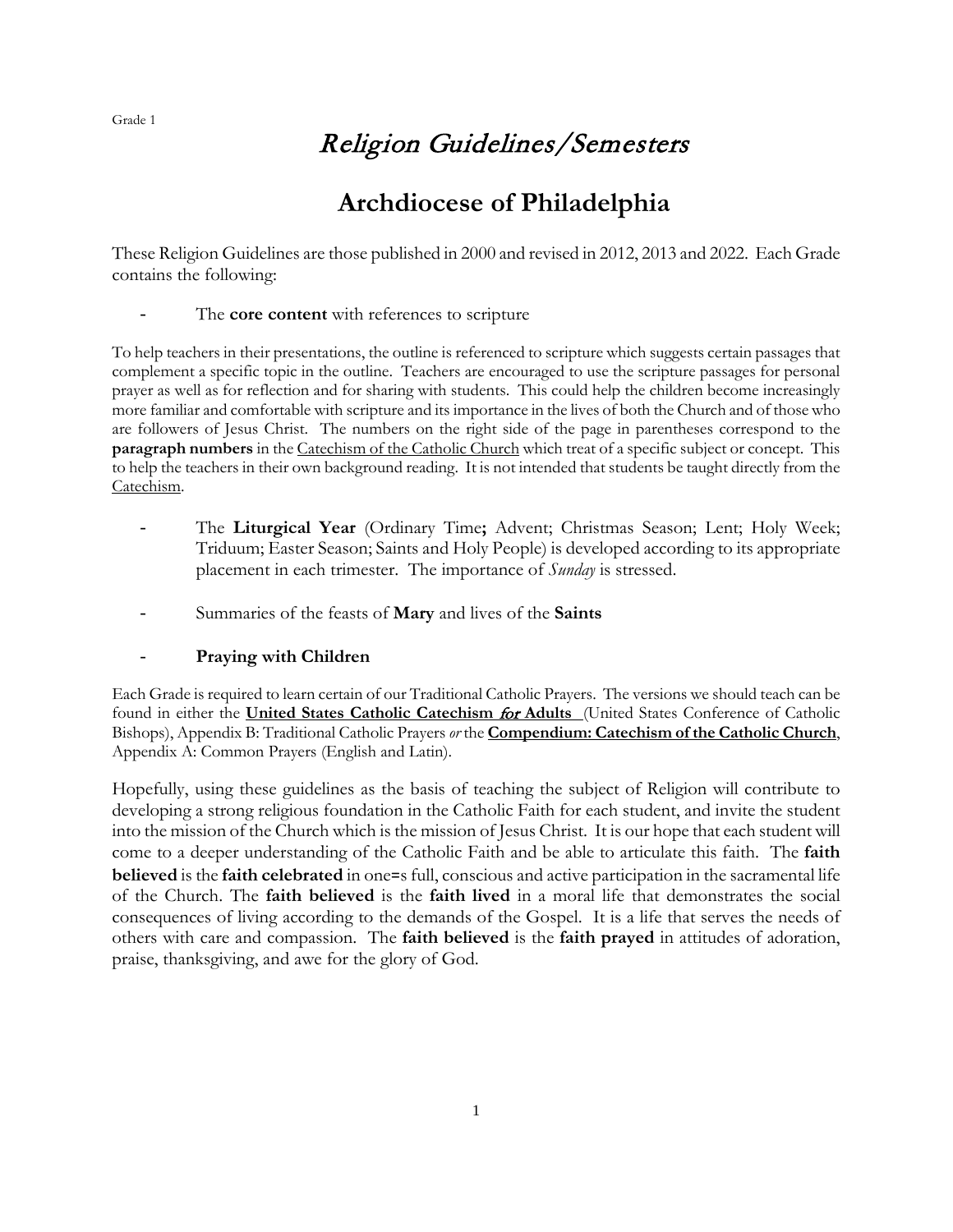*First Semester*

## **I. GOD THE FATHER**

|    | A.        | FIRST PERSON OF THE TRINITY                         | $(238-40)$                       |
|----|-----------|-----------------------------------------------------|----------------------------------|
|    | <b>B.</b> | <b>CREATOR OF HEAVEN AND EARTH</b>                  | Gn. 1:1-25                       |
| Η. |           | <b>CREATION</b>                                     | (337)                            |
|    | А.        | <b>CREATION OF THE WORLD</b>                        | Gn. 1:1-25<br>(275, 295)         |
|    | <b>B.</b> | <b>CREATION OF PEOPLE</b>                           | Gn. 1:25-31, 2:1-25              |
|    | $C$ .     | HUMAN BEINGS HAVE A UNIQUE PLACE IN CREATION        |                                  |
|    |           | 1. God created human beings in his own image.       | Gn. 1:27, (355,<br>1700, 1702)   |
|    |           | 2. God created them male and female.                |                                  |
|    |           | 3. God created people to know, love, and serve him. | (51, 356, 357,<br>1719-21, 1726) |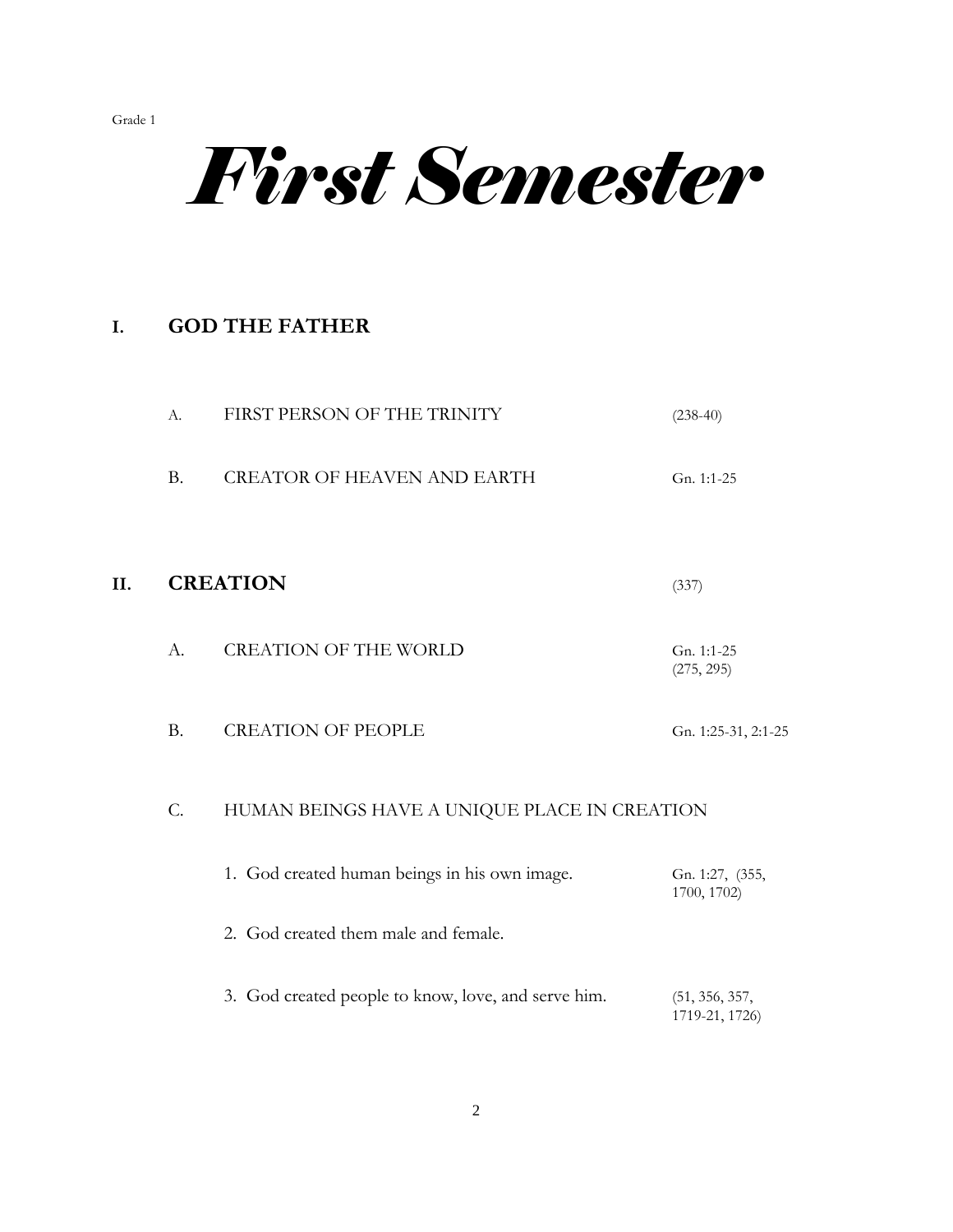#### D. SACREDNESS OF HUMAN LIFE (2258)

- 1. Respect for ourselves
- 2. Respect for others
- 3. Respect for all life

## **III. LIVING IN GOD'S WORLD**

#### A. FAMILY Col. 3:18-21,

Acts 3:25, (764, 1934-35, 2204-05)

1. All families are special.

2. We first learn about love and about God in the family.

- 3. We first learn to pray in the family.
- 4. Families are important in our world and in our Church.

#### B. CHURCH

| 1. Baptism, Confirmation, and Eucharist make us<br>members of the Church. | (1265)               |
|---------------------------------------------------------------------------|----------------------|
| 2. The Church is the people of God.                                       |                      |
| 3. The parish is where God's people gather as a family<br>to worship.     | $(1180-81, 1198-99)$ |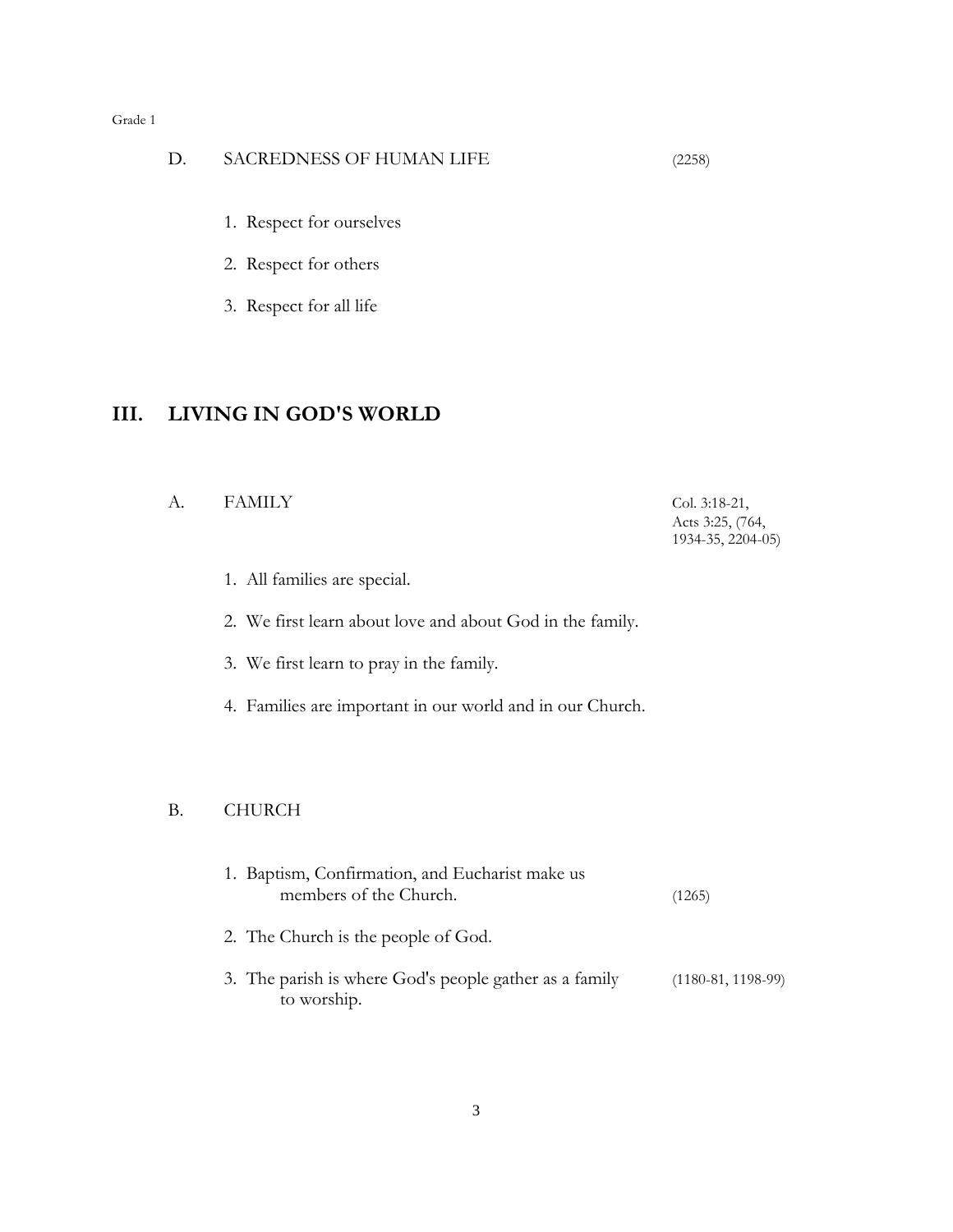- C. SCHOOL
	- 1. We learn more about God and the world in school.
	- 2. We learn to cooperate with others in school.

## D. COMMUNITY Lk. 3:11, Acts 2:42-47,

 Jas. 2:15-16, 1 Jn 1:7, (1803, 2447)

- 1. We learn to share with others in community.
	- a. Feed the hungry.
	- b. Clothe the naked.
	- c. Care for the sick.
	- d. Pray for the dead.
- 2. In and with community we can try to make the world more peaceful.
	- a. Forgive others. (1850, 1871)
	- b. Practice acts of kindness.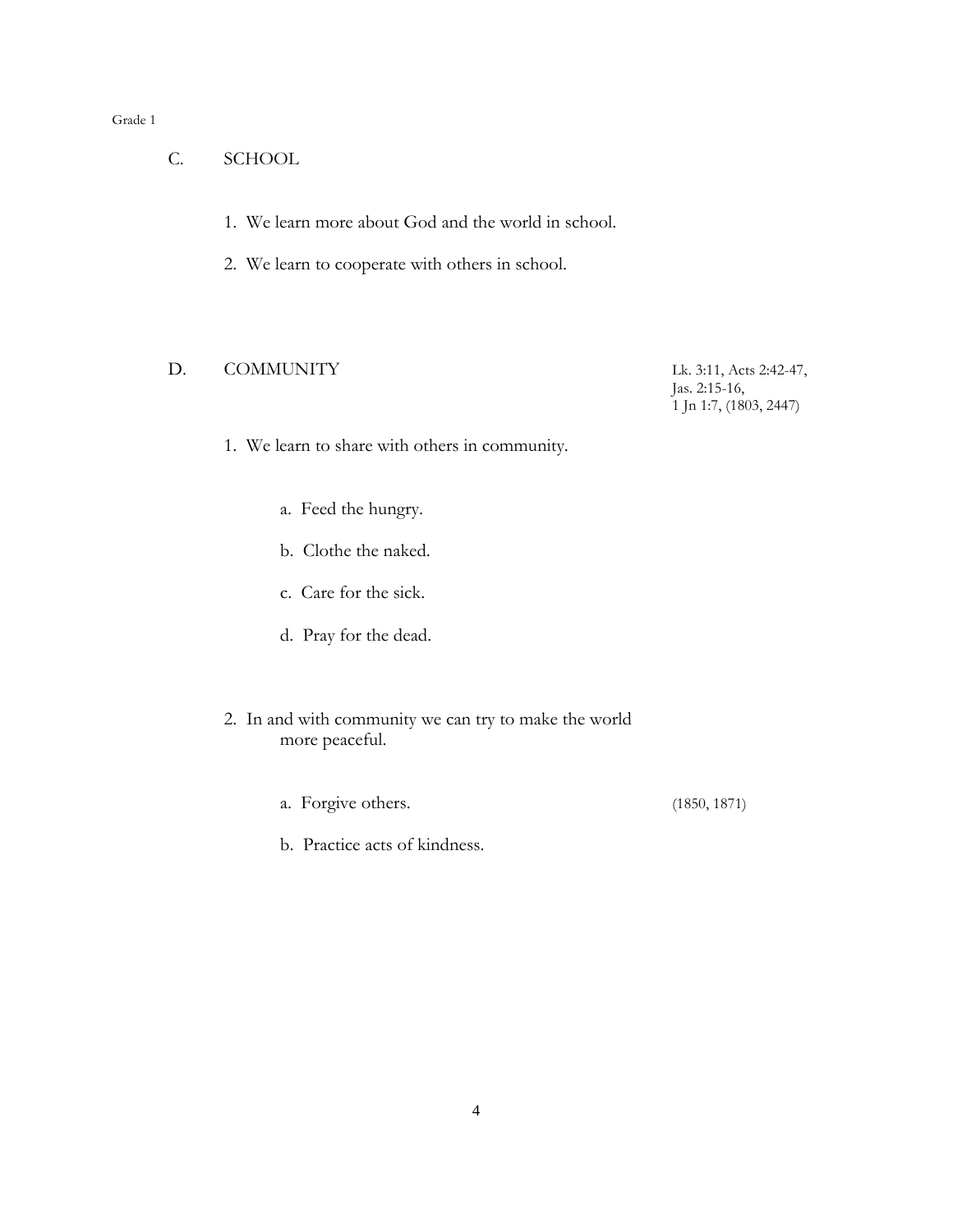## **IV. GOD THE SON: JESUS CHRIST**

| А.        | SECOND PERSON OF THE TRINITY                                   | (262, 663)                            |
|-----------|----------------------------------------------------------------|---------------------------------------|
| <b>B.</b> | <b>JESUS= LIFE</b>                                             |                                       |
|           | 1. Birth and Childhood                                         |                                       |
|           | a. Annunciation                                                | Lk. 1:26-38                           |
|           | 1) Jesus - name given by angel;<br>means "God saves"           |                                       |
|           | 2) Jesus is the Son of God;<br>St. Joseph is his foster father |                                       |
|           | b. Nativity                                                    | Mt. 1:18 - 2:15,<br>Lk. 2:1-20, (525) |
|           | 1) Birth in Bethlehem                                          |                                       |
|           | 2) Angels appeared to Shepherds                                |                                       |
|           | 3) Visit of the Magi                                           |                                       |
|           | 4) Flight into Egypt                                           |                                       |
|           | c. Life in Nazareth                                            | Lk. 2:41-52, (527-34)                 |
|           | 1) Holy Family                                                 |                                       |
|           | 2) Finding in the Temple                                       |                                       |
|           | 3) Hidden Life                                                 |                                       |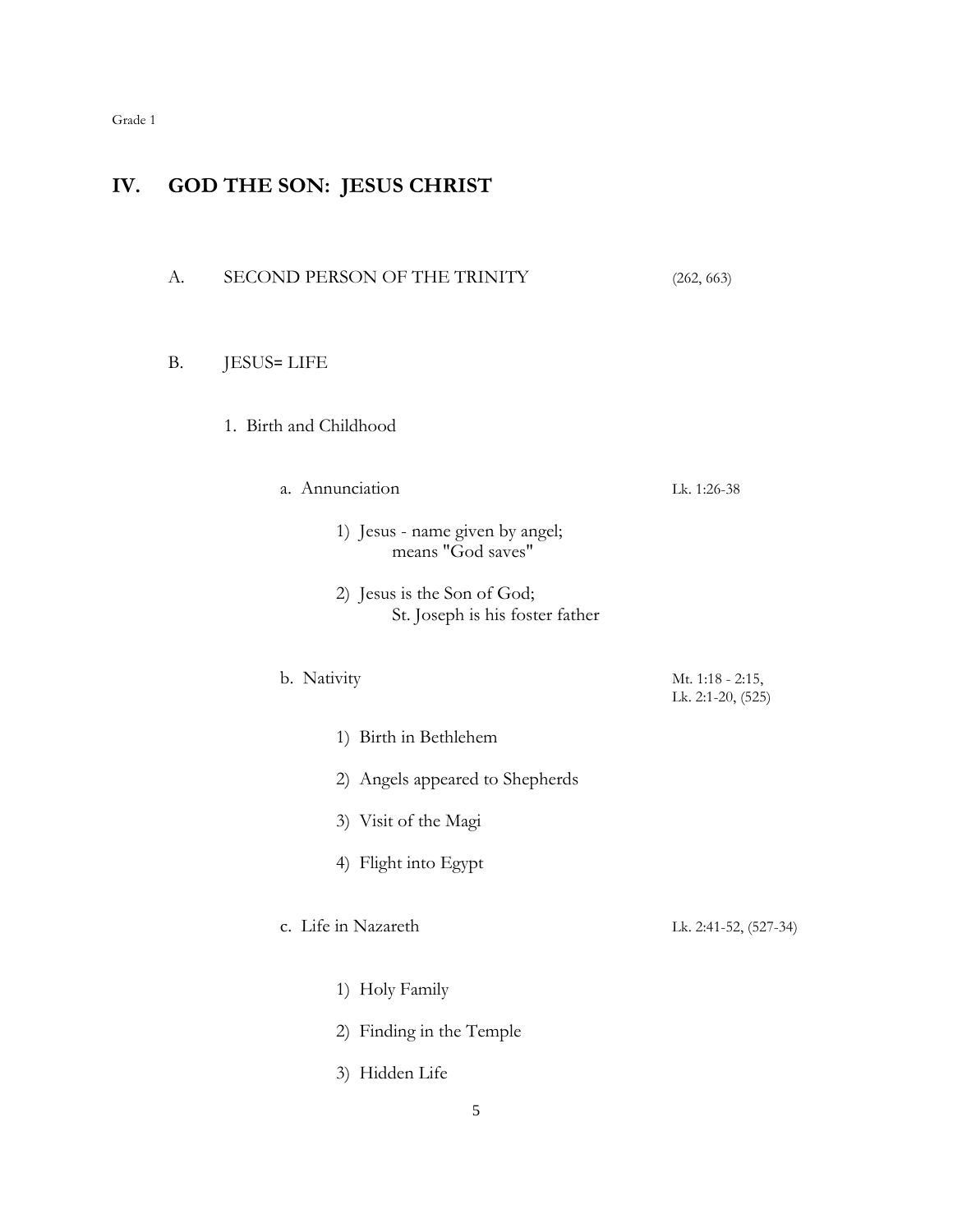2. Jesus' Public Life

| a. Baptism by St. John the Baptist        | Mt. 3:13-17,<br>Mk. 1:9-11, Lk. 3:21-22<br>$(541-46)$ |
|-------------------------------------------|-------------------------------------------------------|
| b. Call of the apostles and the disciples | Mt. 4:18-22,<br>Mk. 1:16-20, Jn. 1:35-51              |
| c. Jesus as Messiah                       |                                                       |
| d. Jesus as miracle worker and healer     | Mt. 4:23-25, Mk. 2:1-12;<br>Mk. 8:22-26, Lk. 8:49-56  |
| e. Jesus as Savior                        | Rom. 5:6-11                                           |
| f. Jesus is Lord                          | 1Cor. 12:3, (209)                                     |

## **V. MARY**

## A. TITLES OF MARY

| 1. Mother of Jesus | Lk. 1:26-27,    |
|--------------------|-----------------|
|                    | $(488-95, 501)$ |

2. Mother of the Church (963-72)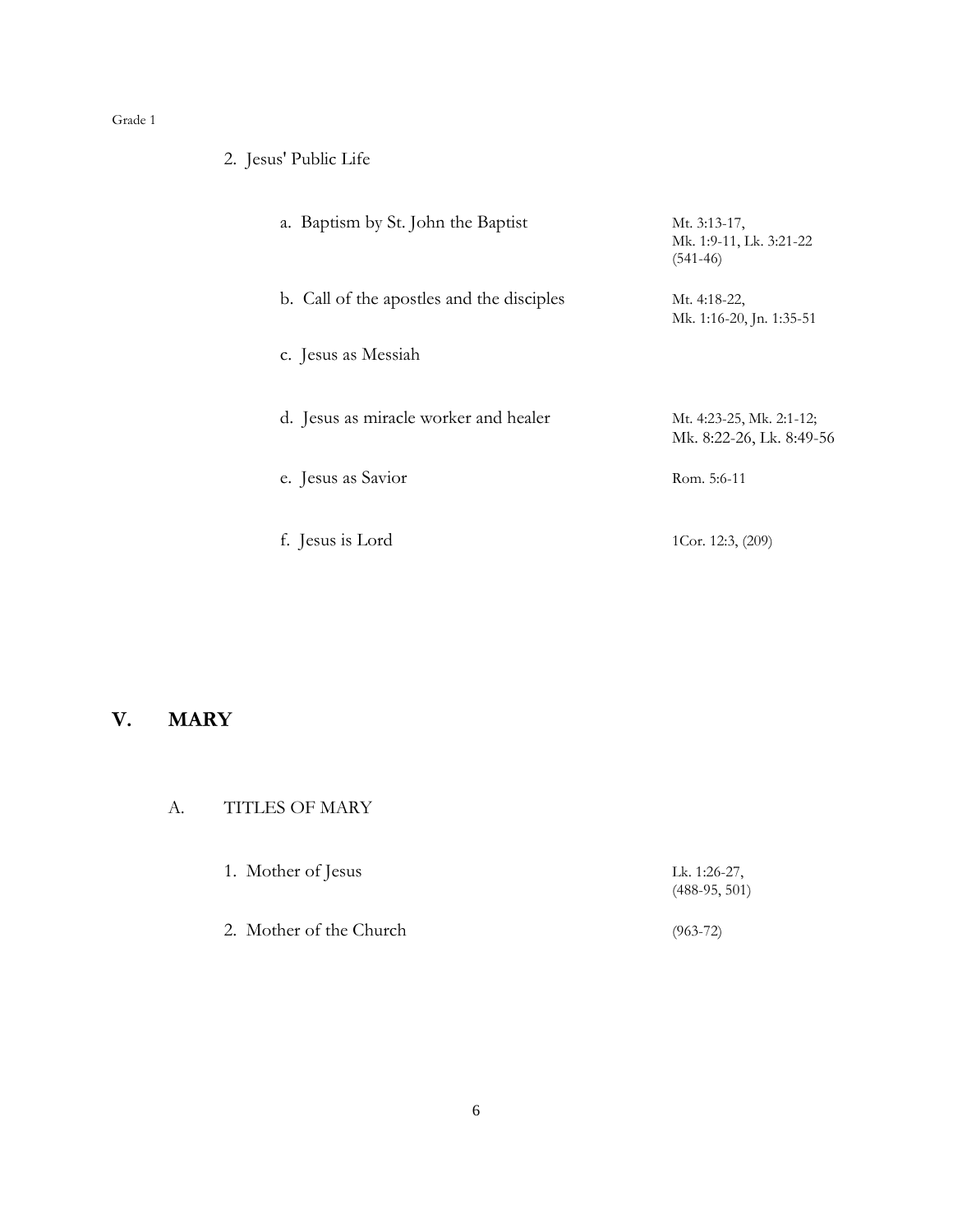#### B. DAYS IN HONOR OF MARY

#### **September 8 Feast of the Birth of Mary**

Mary was the daughter of Saints Ann and Joachim. They prayed that God would bless them with a child, and He rewarded their faithfulness with a daughter set apart to be the mother of the Son of God. Because of this, she was conceived and born immaculate and full of grace. We do not know from the Gospels the exact date of Mary's birth. However, Christians have celebrated it on September  $8<sup>th</sup>$  since the  $7<sup>th</sup>$  century. Mary's birth is one of only three celebrated on the liturgical calendar.

#### **October 7 Memorial of Our Lady of the Rosary**

This feast was established by Saint Pius V. Pope Gregory XIII later named this the Feast of the Holy Rosary. This feast invites everyone to meditate upon the mysteries of Christ, following the example of the Blessed Virgin Mary who was so singularly associated with the incarnation, passion and glorious resurrection of the Son of God. (Christian Prayer, 1976, p. 1285)

#### **November 19 Our Lady of Divine Providence**

On November 19, 1969 Pope Paul VI declared Our Lady Mother of Divine Providence principal patroness of the island of Puerto Rico, since November 19 was the date that the island was discovered. The image of Our Lady that is so special to the people of Puerto Rico shows the Divine Child sleeping peacefully in the Virgin Mary=s arms. However, the name and worship of Our Lady of the Divine Providence originated in Italy in the 12<sup>th</sup> century, then spread to Spain and then to Puerto Rico.

#### **December 8 Solemnity of the Immaculate Conception**

Under the title of the Immaculate Conception, Mary is revered as the patroness of the United States and of the Archdiocese of Philadelphia. In 1854, Pope Pius IX declared: AFrom the first moment of her conception, the Most Blessed Virgin Mary, by a unique grace and privilege of God and in view of the merits of Jesus Christ, the Savior of the human race, was preserved from all stain of Original Sin.@ (CCC #490-91)

#### **December 12 Feast of Our Lady of Guadalupe**

Our Lady appeared to Juan Diego, a poor Mexican Indian, on December 9, 1531. Mary told Juan to build a Church. Juan went to the Bishop to tell him the Lady=s request. The bishop did not believe him. Three days later, when Juan again went to the bishop and opened his cloak to give to the Bishop roses which the Lady had arranged in Juan=s cloak, there was a picture of Mary on his cloak. The Bishop believed and built a church in honor of Mary. We honor Our Lady of Guadalupe because we recognize her concern for all people especially the suffering and the poor. December 9 is the feast of Saint Juan Diego.

#### **January 1 Solemnity of Mary, Mother of God**

This feast of Mary is considered to be one of the oldest and most important feasts of Our Lady. In 431, the Council of Ephesus met to correct false teachings about Christ's divinity. The Council affirmed that Jesus is true God and true man. Since Mary is the

Grade 1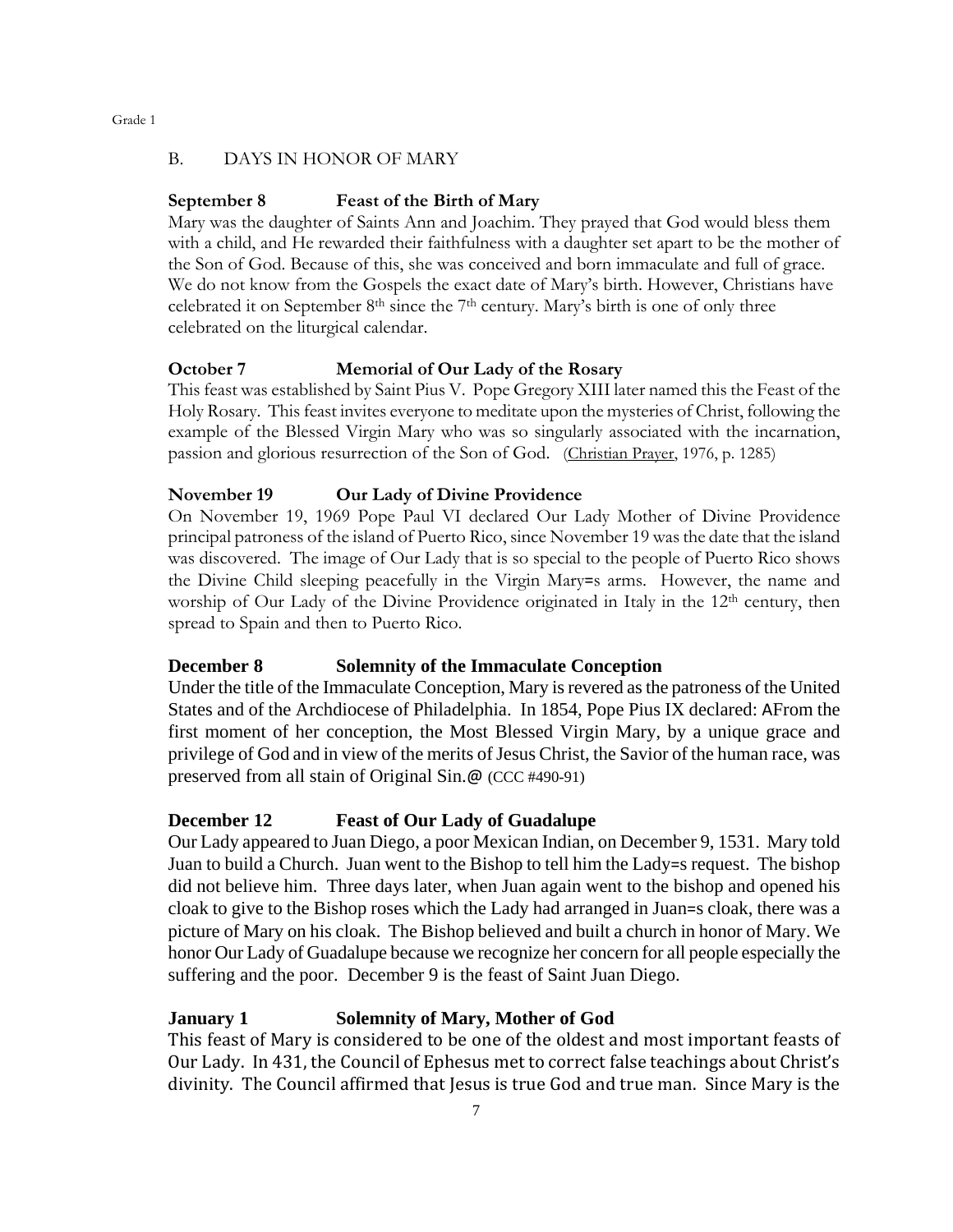Mother of Jesus, who is the Second Person of the Blessed Trinity, she can truly be called the Mother of God. Devotion to Mary as the Mother of God continued to spread from this time to the present.

## C. PRAYERS TO MARY

- 1. The *Hail Mary*
- 2. The *Rosary*

## **VI. LITURGICAL YEAR**

| А.        | SUNDAY - the Lord's Day is the day on which we<br>celebrate Jesus' Resurrection.<br>It is the heart of the Church's life. | (1171, 1343, 2177) |
|-----------|---------------------------------------------------------------------------------------------------------------------------|--------------------|
| <b>B.</b> | ORDINARY TIME: liturgical color is green: hope, growth, life                                                              |                    |
| C.        | <b>ADVENT</b>                                                                                                             | (524)              |
|           | 1. Liturgical color is purple: preparation, sorrow for sin,<br>repentance                                                 |                    |
|           | 2. Period of four weeks of preparation for<br>the birth of Jesus, Christmas                                               |                    |
|           | 3. Symbol: Advent Wreath                                                                                                  |                    |
|           | a. The circle of greens reminds us that God has no beginning<br>and has no end.                                           |                    |
|           | b. There are four candles - three purple and one pink                                                                     |                    |
|           | c. One candle is lit each week.                                                                                           |                    |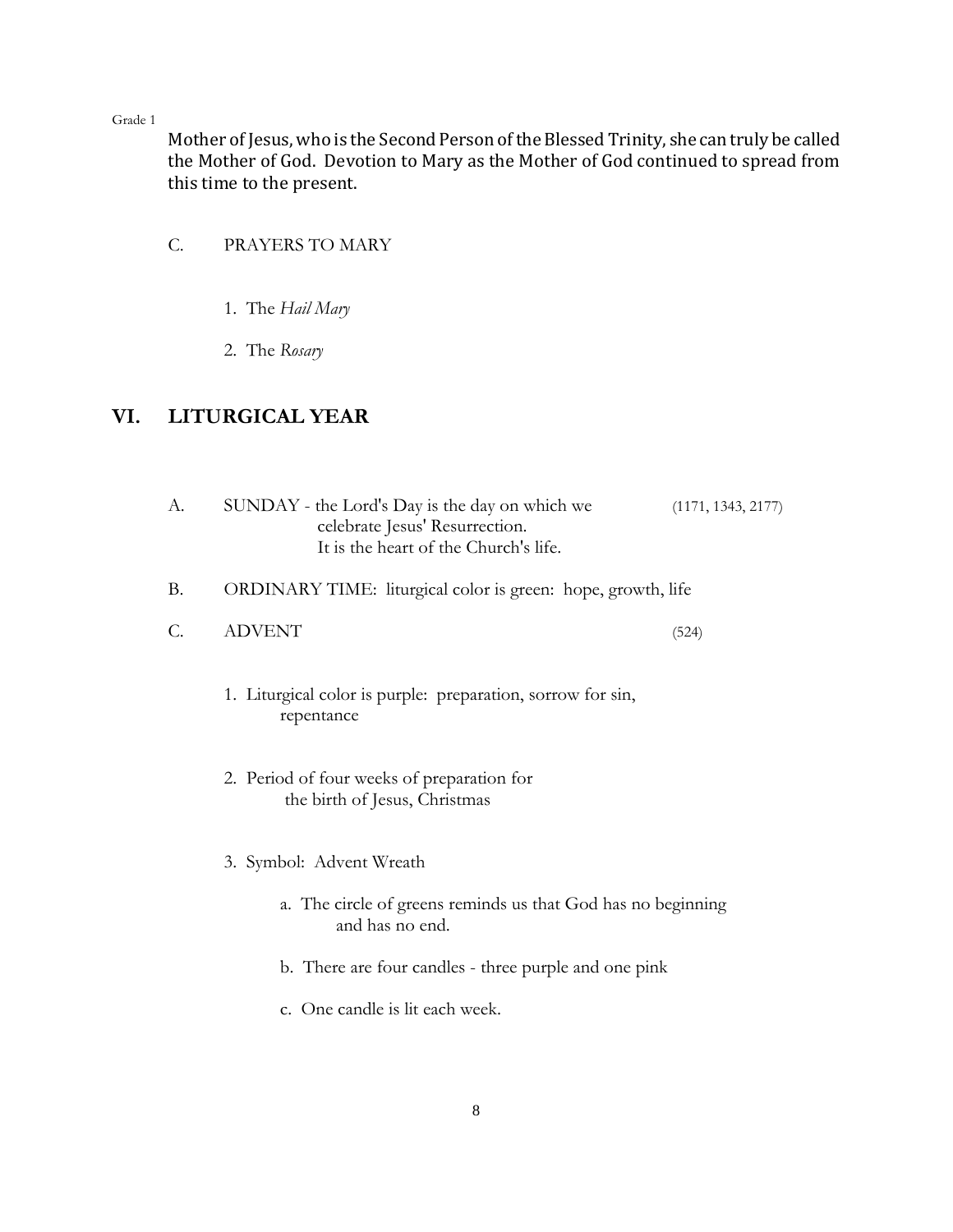- D. CHRISTMAS
	- 1. Liturgical color is white: joy, glory, innocence
	- 2. Story of Jesus' Birth Mt. 1:18 2:23

#### **VII. SAINTS AND HOLY PEOPLE**

Special days to honor saints are ranked and celebrated in different degrees.

| Solemnity: | liturgies celebrating events, beliefs, and personages<br>of principle importance and universal significance<br>in salvation history                          |
|------------|--------------------------------------------------------------------------------------------------------------------------------------------------------------|
| Feast:     | liturgies of major importance                                                                                                                                |
| Memorial:  | liturgies celebrating minor events in the life of the<br>Blessed Virgin Mary and of saints significant to a<br>local country, church or religious community. |

#### **October 4: St. Francis of Assisi**

St. Francis founded the Franciscan Order. He was born in Assisi, Italy in 1181 to a wealthy family and given every comfort. His youth was full of parties and he had hopes of becoming a knight. He distinguished himself in battle against the neighboring town of Perugia and was taken captive for a year. Intending to join the knights in the army of Walter of Brienne, Francis set out in magnificent armor only to return a few days later after a dream told him to return to Assisi. Slowly, he tried to live a quieter life. He began to seek out the poor and sick and made a pilgrimage to Rome. He gave up his inheritance and devoted himself to a life of poverty. Within a year he had eleven followers. In 1209, he wrote a simple rule for his followers, or "friars," and gained official acceptance from Pope Innocent III in 1210. St. Francis and his friars embraced poverty, loved nature and animals, devoted themselves to the Eucharist and to helping the poor. He also received the stigmata. He died in 1226 and was made a saint just two years later.

#### **November 3: St. Martin de Porres**

Martin de Porres, son of a wealthy Spaniard and a freed black woman from Panama, grew up in poverty in Lima, Peru in the late 16<sup>th</sup> century. Apprenticed to a barbersurgeon at a young age, he joined the Dominicans at 15 as a lay helper. He used his simple medical knowledge to care for the poor and sick. His role in the convent grew,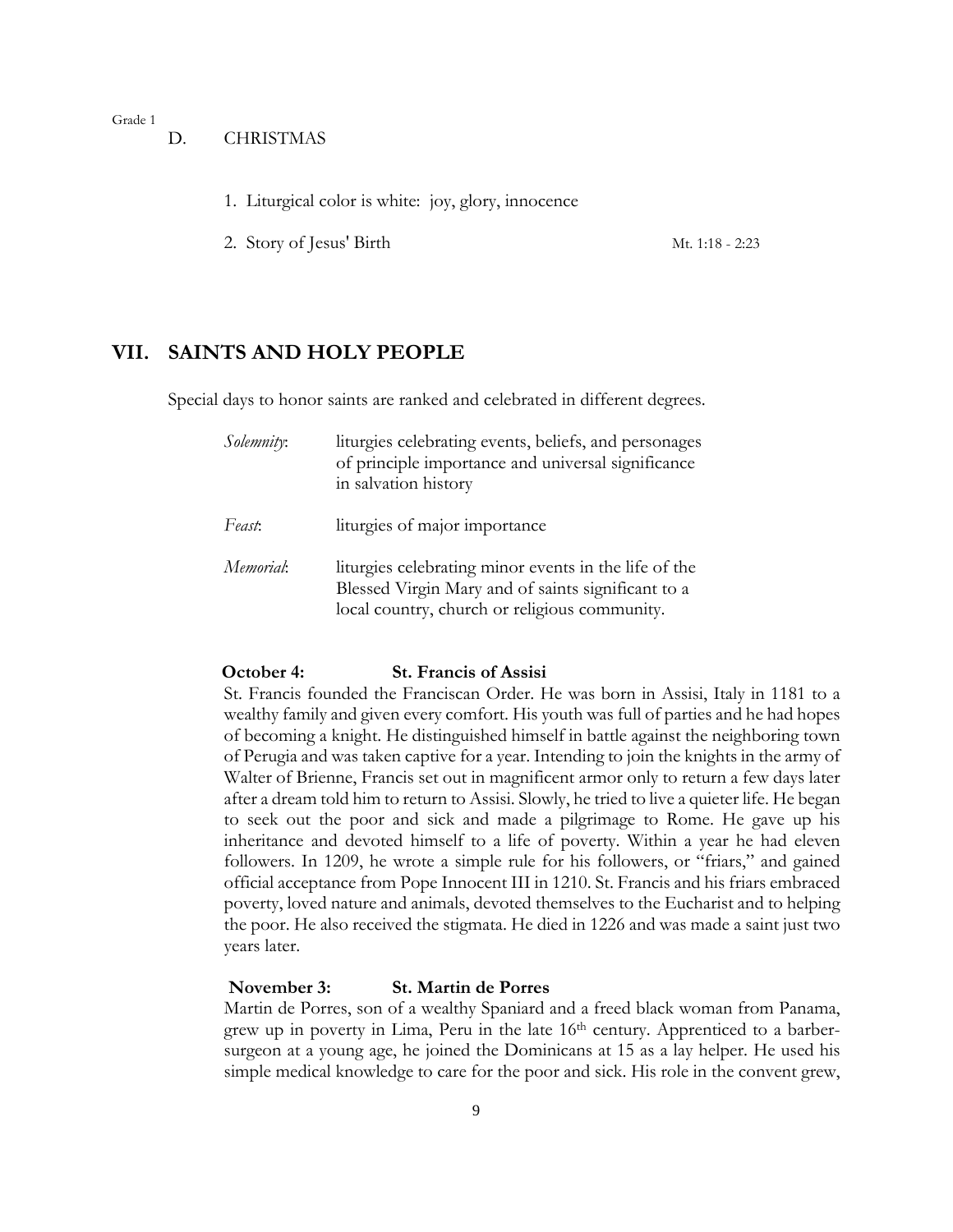and he eventually became a fully professed brother. He ran the infirmary, cared for animals, collected alms for the poor, and devoted his nights to lengthy prayers before the Blessed Sacrament. Endowed with many spiritual gifts, including bilocation, St. Martin was always seeking ways to show charity to others, regardless of their race. He died in 1639 and is the patron saint of African-Americans.

#### **November 13: St. Frances Xavier Cabrini**

Frances was born in Italy in 1850. She was a school teacher in an orphanage in Italy. Frances founded the Missionary Sisters of the Sacred Heart and, with seven other women, cared for poor children in schools and hospitals. Pope Leo XIII asked her to go to New York City to work with Italian immigrants. Although dreadfully afraid of water, she traveled to New York and in the next thirty years continued to travel, founding more than fifty schools, hospitals, and orphanages in England, France, Spain, and North and South America. She was canonized in 1946 and was the first citizen of the United States so recognized.

#### **December 6: St. Nicholas, Bishop**

Many legends surround the life of St. Nicholas, who was a  $4<sup>th</sup>$  century bishop in Greece. One of the most famous legends is of a poor man with three daughters. The man could not afford to help them get married, so St. Nicholas secretly threw bags of gold coins through the man's window. The third time, in order to avoid being seen by the poor man, St. Nicholas threw the bag of gold coins down the chimney. The practice of gift-giving at Christmas is inspired by the generosity St. Nicholas showed to the poor man and his daughters.

#### **January 4: St. Elizabeth Ann Seton**

Elizabeth Ann Bayley was born in 1774 in New York. She was raised in the Episcopal Church, and after her mother died she was influenced greatly by the charitable works of her step-mother. When she was 19, she married a wealthy businessman named William Seton. They had five children. Inspired by St. Vincent de Paul, she founded a ladies group committed to charity towards the poor. When her husband became sick in 1803, they traveled to Italy to see doctors. After his death, she became a Catholic in 1805 because of the influence of the Italian family with whom she stayed. Elizabeth Ann Seton opened a school in Baltimore, the first Catholic school in America, and started a community of sisters called the Sisters of Charity. She died in 1821 and was canonized in 1975. She was the first native-born North American to be raised to sainthood.

#### **January 5: St. John Neumann**

Born in Bohemia on March 20, 1811, John dedicated his life to missionary work in the United States especially in Ohio, Pennsylvania, and Maryland. He was ordained a priest in New York in 1836 and first worked with German immigrants near Niagara Falls. As a priest and later as a bishop, he worked tirelessly to educate the members of the Church. He became Bishop of Philadelphia in 1853. He increased the number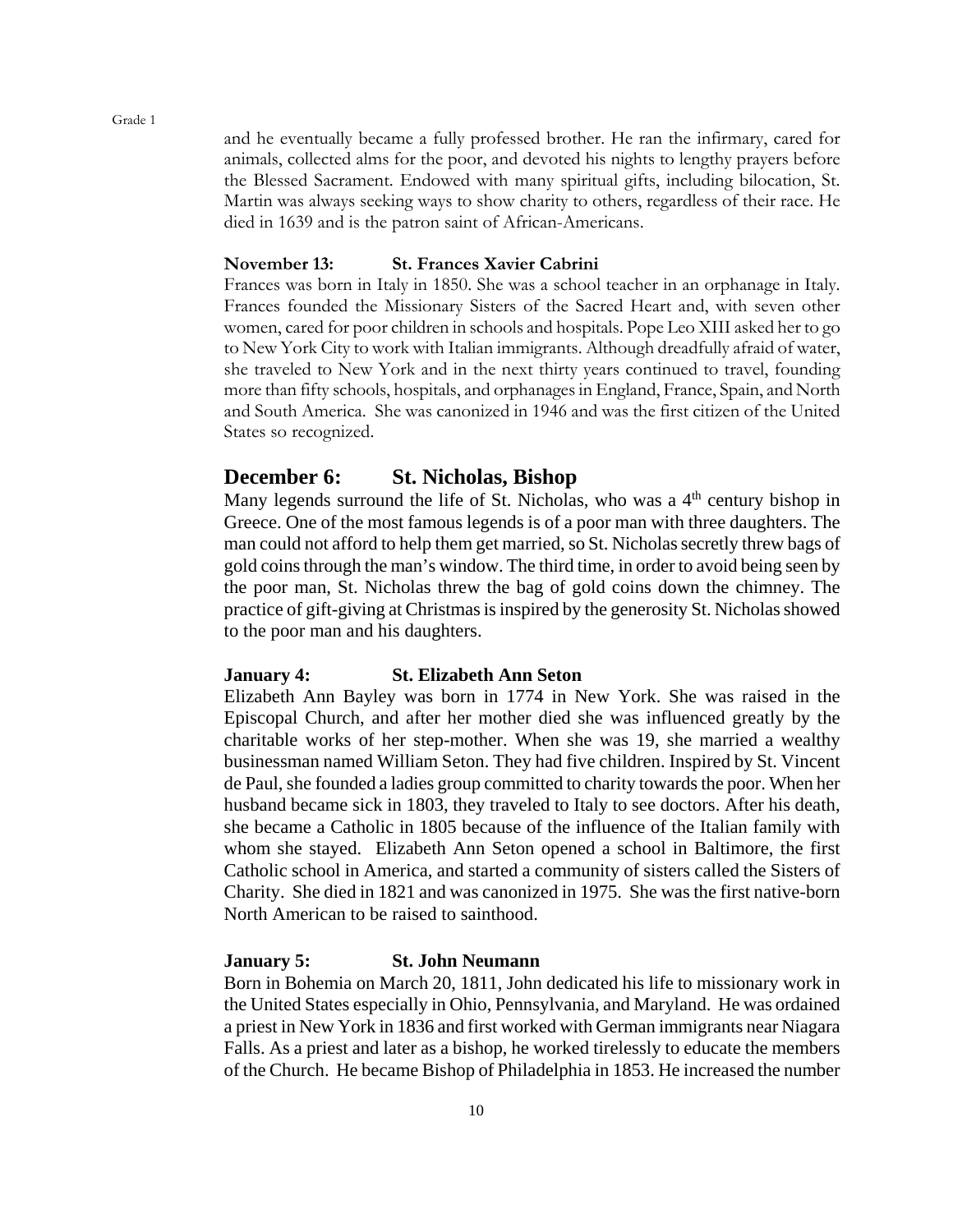of parochial schools in Philadelphia, founding the first Catholic diocesan school system in the US. He also instituted the Forty Hours Devotion, and constructed a cathedral. Bishop Neumann died on January 5, 1860, at the age of 48 when he collapsed from a sudden stroke. He was beatified in 1963, and canonized by Pope Paul VI in June 1977.

## **VIII. PRAYER AND WORSHIP**

| А. | <b>PRAYER</b>                          | Mt. 6:5-15, (2564,<br>2697-04, 2742-45) |
|----|----------------------------------------|-----------------------------------------|
|    | 1. Definition                          |                                         |
|    | a. Listening to God                    |                                         |
|    | b. Talking to God                      |                                         |
|    | c. Sometimes just being still with God |                                         |
|    | 2. Traditional Prayers                 |                                         |
|    | a. Sign of the Cross                   | (2157)                                  |
|    | b. Our Father                          | Mt. 6:7-15, (2792-93, 2801)             |
|    | c. Hail Mary                           | Lk. 1:26-38                             |
|    | d. Doxology (Glory be)                 |                                         |
|    | e. Simple Grace before and after meals | (2698)                                  |
|    | f. Simple Morning Offering             | (2698)                                  |
|    | g. Angel of God                        |                                         |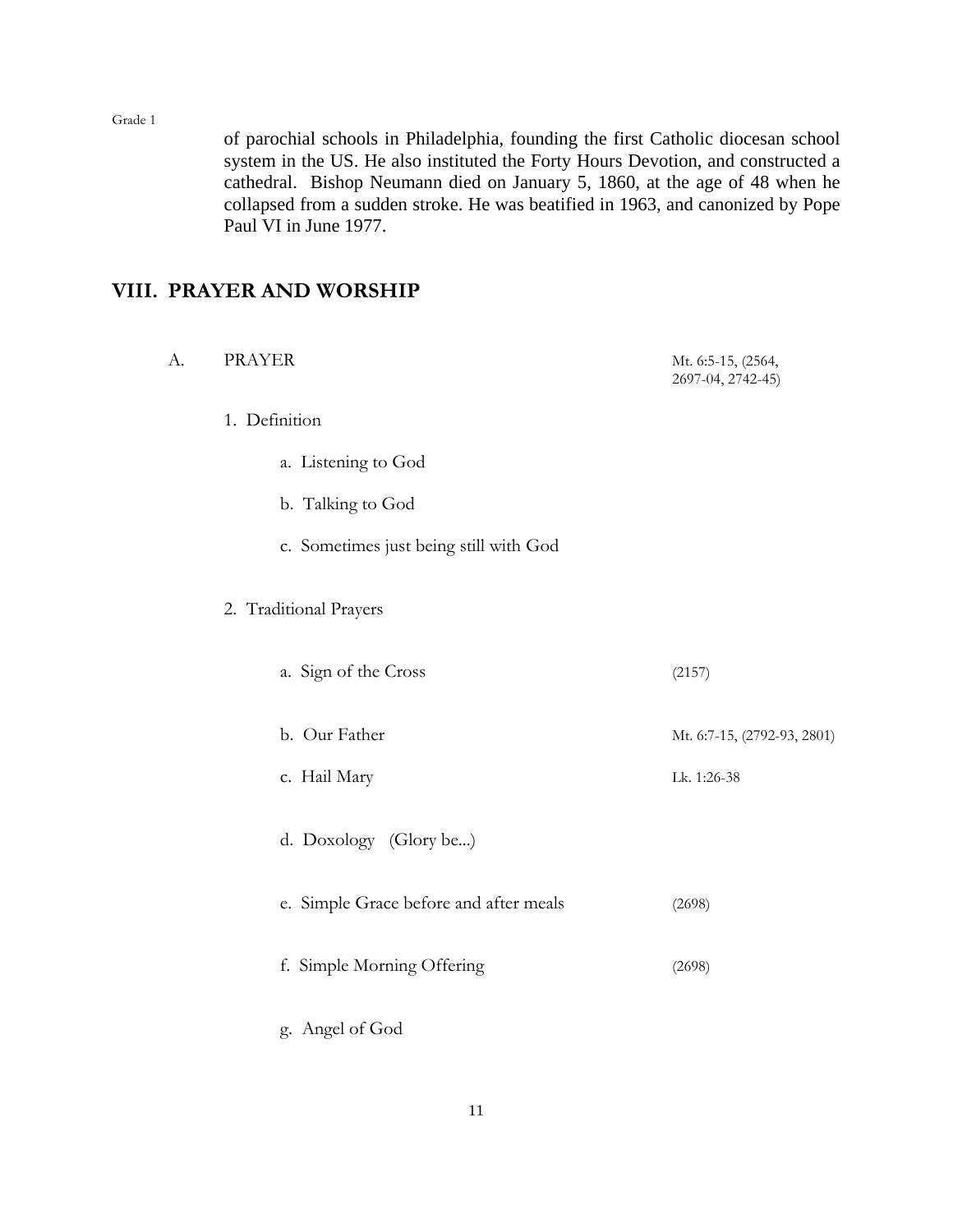h. Introduce the Rosary

|           | 3. Personal Prayer                                                                                                        |
|-----------|---------------------------------------------------------------------------------------------------------------------------|
|           | a. Spontaneous prayers of praise                                                                                          |
|           | b. Spontaneous prayers of intercession                                                                                    |
|           | c. Spontaneous prayers of thanksgiving                                                                                    |
|           | d. Spontaneous prayers of sorrow                                                                                          |
| <b>B.</b> | WORSHIP - foster full, conscious and active participation in liturgy<br>by becoming familiar with key phrases in the Mass |
|           | 1. Response to the Reading - "Thanks be to God."                                                                          |
|           | 2. Response to the Gospel - "Praise to you, Lord Jesus Christ."                                                           |
|           | 3. Responses - "and with your spirit." and "Amen."                                                                        |
|           | 4. Become familiar with phrases from the Creed                                                                            |
|           |                                                                                                                           |

## **IX. SACRAMENTALS** (1667-79)

| A.              | <b>HOLY WATER</b>                         | (1238)      |
|-----------------|-------------------------------------------|-------------|
| <b>B.</b>       | HOLY OILS (Oil of Catechumens and Chrism) | (695, 1237) |
| $\mathcal{C}$ . | CROSS / CRUCIFIX                          |             |
| D.              | SIGN OF THE CROSS                         |             |
| Е.              | <b>BLESSED CANDLES</b>                    | (697)       |
| F.              | <b>BLESSED MEDALS</b>                     |             |
| G.              | <b>ROSARY</b>                             |             |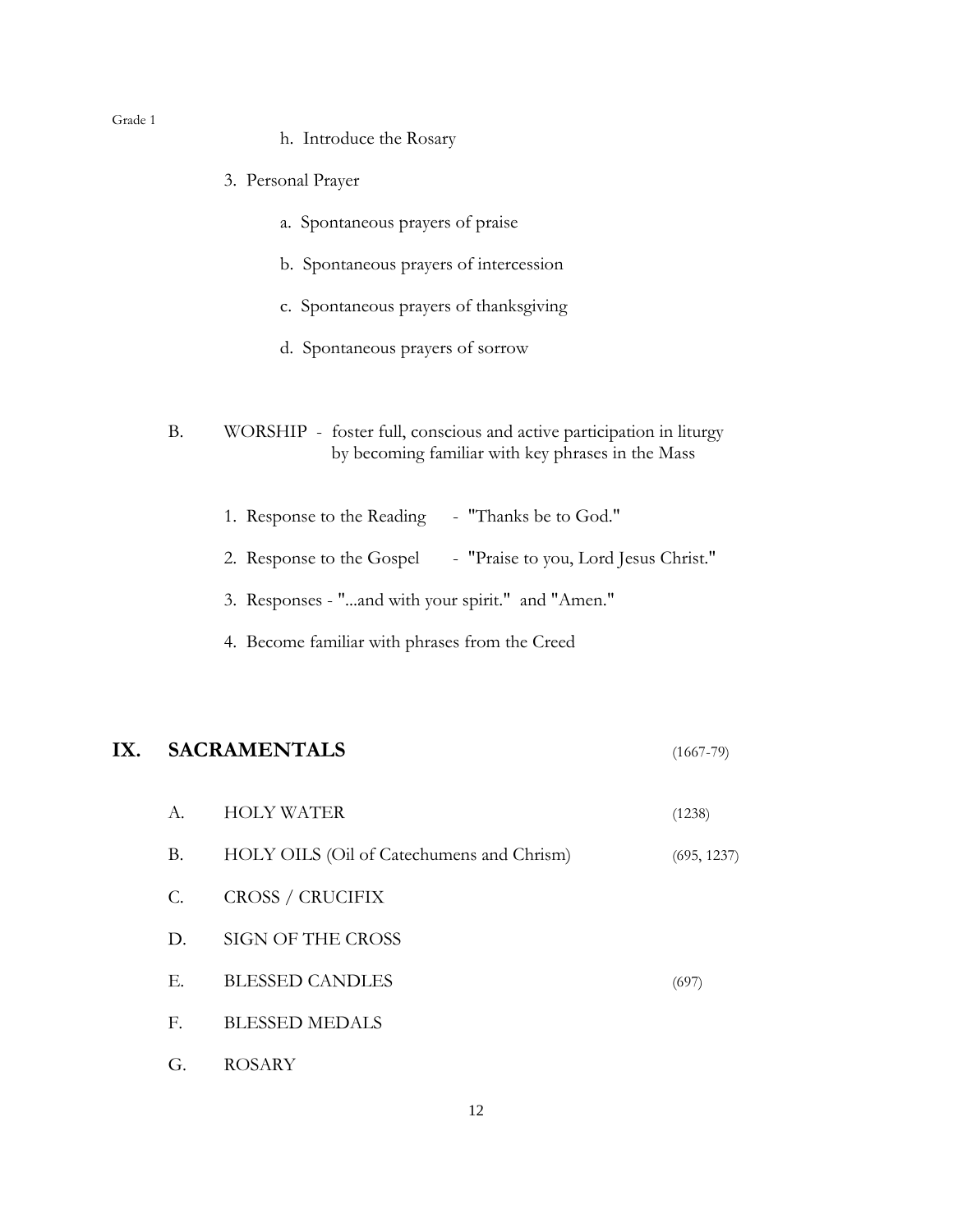## **X. SOCIAL JUSTICE**

*AThe commitment to human life and dignity, to human rights and solidarity, is a calling all Catholic educators must share with their students. It is not a vocation for a few religion teachers, but a challenge for every Catholic educator and catechist.@*

Sharing Catholic Social Teaching Challenges and Directions, USCC, 1998, p. 7

#### **Major Themes:**

**The Life and Dignity of the Human Person**

**Call to Family, Community and Participation**

**Rights and Responsibilities of the Human Person**

**Care for God=s Creation**

#### A. AWARENESS OF THE NEEDS OF OTHERS

- 1. Foster a willingness to share.
- 2. Participate in Thanksgiving and Christmas activities for the needy.

#### B. AWARENESS OF THE NEED TO CARE FOR ALL OF CREATION

*Catholic tradition insists that we show our respect for the Creator by our stewardship of creation. We are called to protect people and the planet,living our faith in relationship with all of God=s creation.*

Sharing Catholic Social Teaching Challenges and Directions, USCC, 1998, p. 6

For further ideas see From the Ground Up: Teaching Catholic Social Principles in Elementary Schools, NCEA, 1999.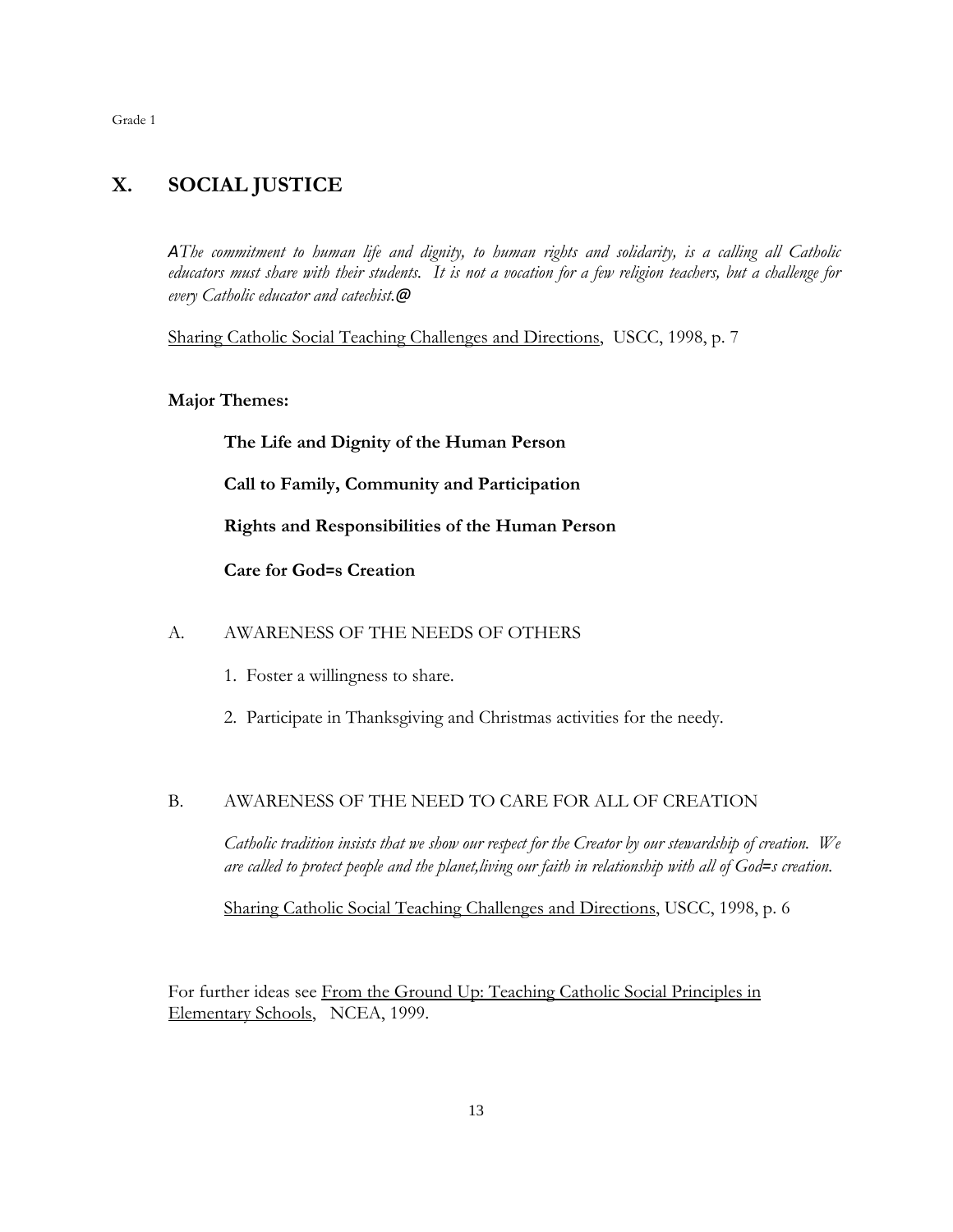

# **I. GOD THE HOLY SPIRIT** Rom. 5:1-5 A. THE THIRD PERSON OF THE TRINITY B. THE ONE WHO LIVES WITHIN US AND Lk. 3:15-16, 21-22, GIVES US THE GIFT OF GRACE Rom. 8:14-17, 2 Cor. 1:21-22 1. We receive the Holy Spirit for the first time at Baptism. (1265-70) 2. The Holy Spirit is the gift of God's love to us. 1 Jn. 4:7-13, (733-35) C. THE ONE WHO HELPS US TO DO (1827, 1939-42, 2318, THE RIGHT THING 2319, 2415-18) 1. Helps us respect ourselves 2. Helps us respect others 3. Helps us care for all creation 4. Helps us in our prayer Rom. 8: 26-27 5. Helps us to tell the truth, to obey, to forgive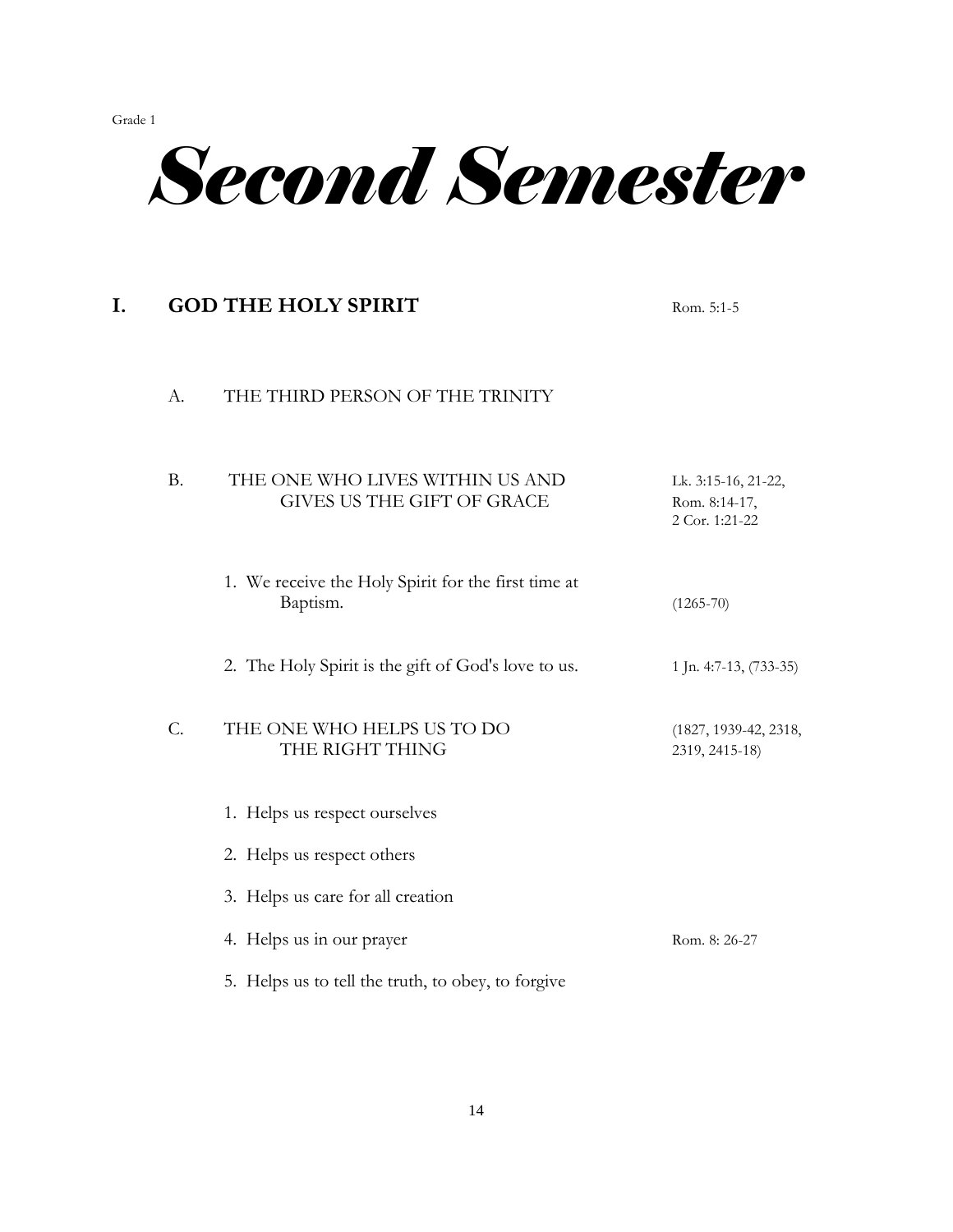## **II. SACRAMENTS OF INITIATION**

| А. | <b>BAPTISM</b>                                                                              | Mt. 28:16-20,<br>Lk. 3:21-22, Eph. 4:1-6 |
|----|---------------------------------------------------------------------------------------------|------------------------------------------|
|    | 1. Effects                                                                                  | $(1262-65)$                              |
|    | a. Forgives all sin                                                                         |                                          |
|    | b. We are born again as children of God.                                                    | (1213)                                   |
|    | c. We become temples of the Holy Spirit.                                                    |                                          |
|    | 2. Symbols                                                                                  |                                          |
|    | a. Water                                                                                    | (1238)                                   |
|    | b. Oils (Oil of Catechumens and Chrism)                                                     | (695, 1237)                              |
|    | c. Sign of the Cross                                                                        | (1235)                                   |
|    | d. White Garment                                                                            | (1243)                                   |
|    | e. Candle                                                                                   | (697)                                    |
|    | 3. Words                                                                                    | (1240)                                   |
|    | "Name, I baptize you in the name of the Father,<br>and of the Son, and of the Holy Spirit." |                                          |
|    | 4. Minister                                                                                 | (1256)                                   |
|    | a. Ordinary minister - bishop, priest, deacon                                               |                                          |
|    | b. Case of necessity - any person who has<br>the right intention                            |                                          |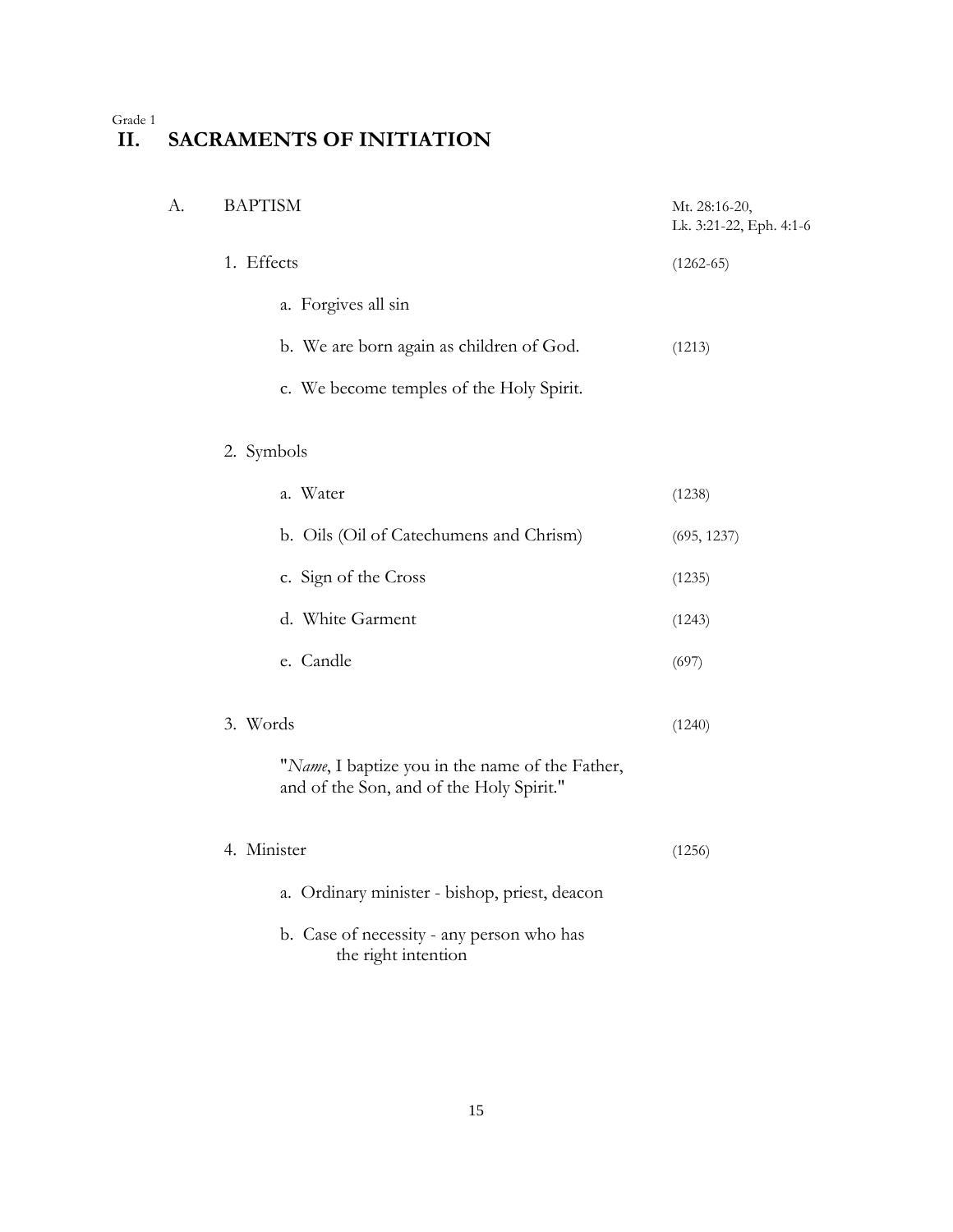## **B. CONFIRMATION**

| 1. The Holy Spirit gives us special strength. | (1285) |
|-----------------------------------------------|--------|
|                                               |        |

2. Chrism signifies the Holy Spirit. (1289)

## **C. EUCHARIST**

| 1. Sacrament of Christian Initiation     | (1322)       |
|------------------------------------------|--------------|
| 2. Sacrament of love and a sign of unity | (1323, 1380) |

## **III. MARY**

## A. TITLES OF MARY

| 1. Mary is the Mother of God        | Jn. $19:25-27$                        |
|-------------------------------------|---------------------------------------|
| 2. Mary is the Mother of the Church |                                       |
| 3. Mary is our Mother               | Lk. 1:26-38, 46-56<br>$(966, 968-69)$ |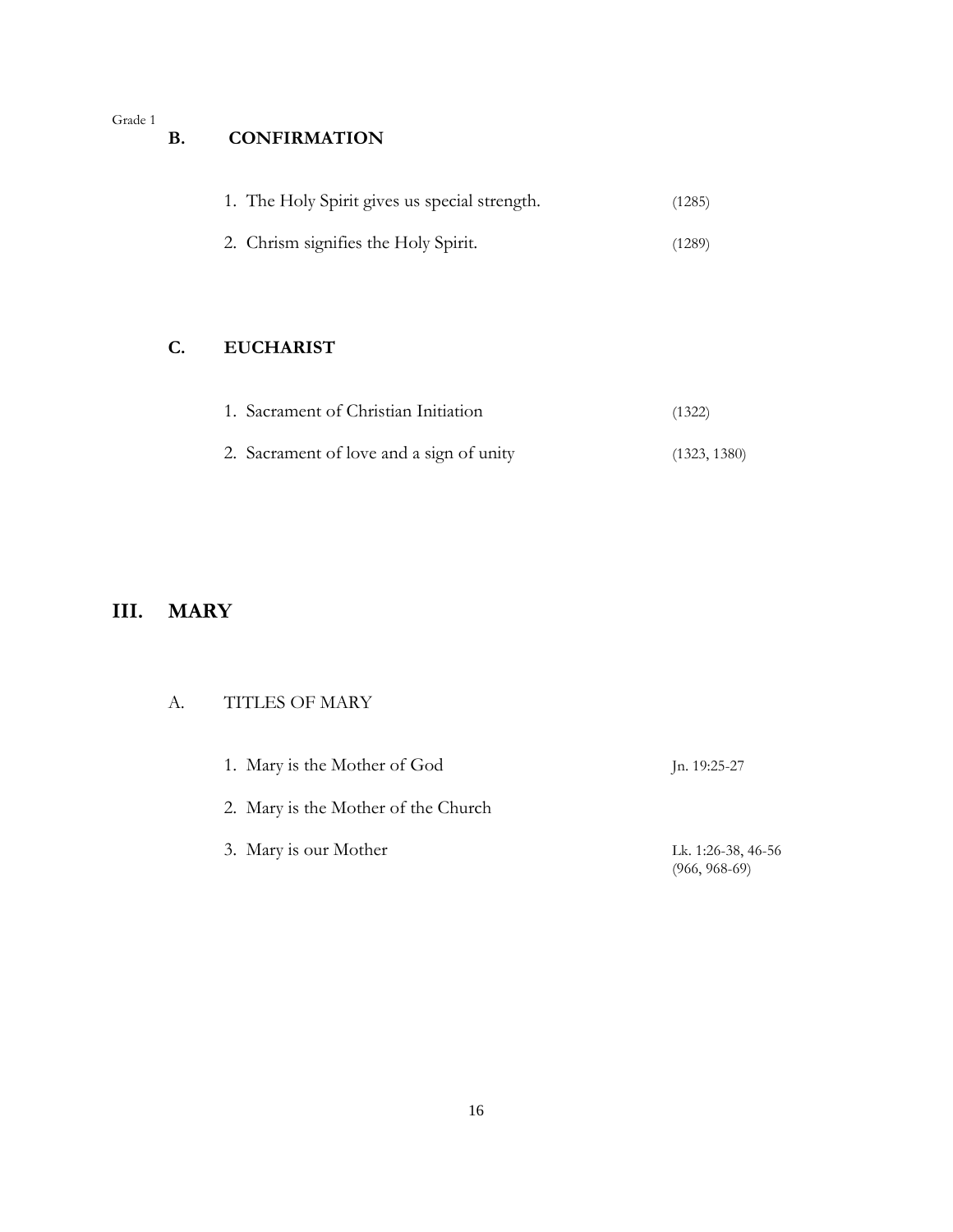#### B. DAYS IN HONOR OF MARY

#### **February 11 Memorial of Our Lady of Lourdes**

Mary appeared to a fourteen year old girl named Bernadette Soubirous on February 11, 1858 in Lourdes, France. Our Lady appeared dressed in white with a blue sash, yellow roses at her feet and a rosary in her hand. Mary appeared eighteen times to Bernadette. The Lady told her many things among them that, although Bernadette would not find happiness in this life, she would find it in Heaven. She told her to pray for sinners and to do penance. The Blessed Mother told Bernadette to have a chapel built at the site where she appeared and that processions were to be held. When Bernadette asked the Lady what her name was, she said, AI am the Immaculate Conception.@ Through Bernadette, the Blessed Mother called sinners to a change in heart, to reach out and care for the sick, the poor, and those who had lost hope. Each year millions of people make their way through the mountainous country of southeastern France to the shrine at Lourdes. They come to ask Jesus through the intercession of his Mother for a cure of their body or soul.

#### **March 25 Solemnity of the Annunciation**

The Annunciation is the feast commemorating the appearance of the Angel Gabriel to Mary. The angel told her that she had been chosen to be the Mother of Jesus Christ, the Son of the Most High God. Mary, through the power of the Holy Spirit, became the Mother of Jesus.

#### **May 31 Feast of the Visitation**

After the Annunciation, Mary left immediately to visit her cousin, Elizabeth, who in her old age was soon to be the mother of John the Baptist. As soon as Elizabeth saw Mary, her own child leapt for joy within her. Elizabeth greeted Mary as the Mother of the Lord. Mary responded with the prayer known as the *Magnificat*. Mary=s whole life was filled with joy at the good news that Jesus was coming. Mary brought Christ to the world and she brings him to everyone by the holiness of her words and example.

#### **July 16 Memorial of Our Lady of Mount Carmel**

Mount Carmel is located on the coast of Israel. For many centuries, many people who wanted a quiet place to pray and to live closely with God came together at Mount Carmel. Here a large monastery was built to honor the Mother of God. The members of the monastery were called Carmelites. On July 16, 1251, Mary appeared in England to St. Simon Stock, who was in charge of the Carmelite Order, and gave him a brown scapular as a sign of her love and protection. Wearing a scapular medal or cloth scapular has become a popular way of honoring the Blessed Mother.

#### **August 15 Solemnity of the Assumption**

Pope Pius XII, on November 1, 1950, infallibly defined what Catholics always believed: Mary was assumed body and soul into heaven. (CCC #966)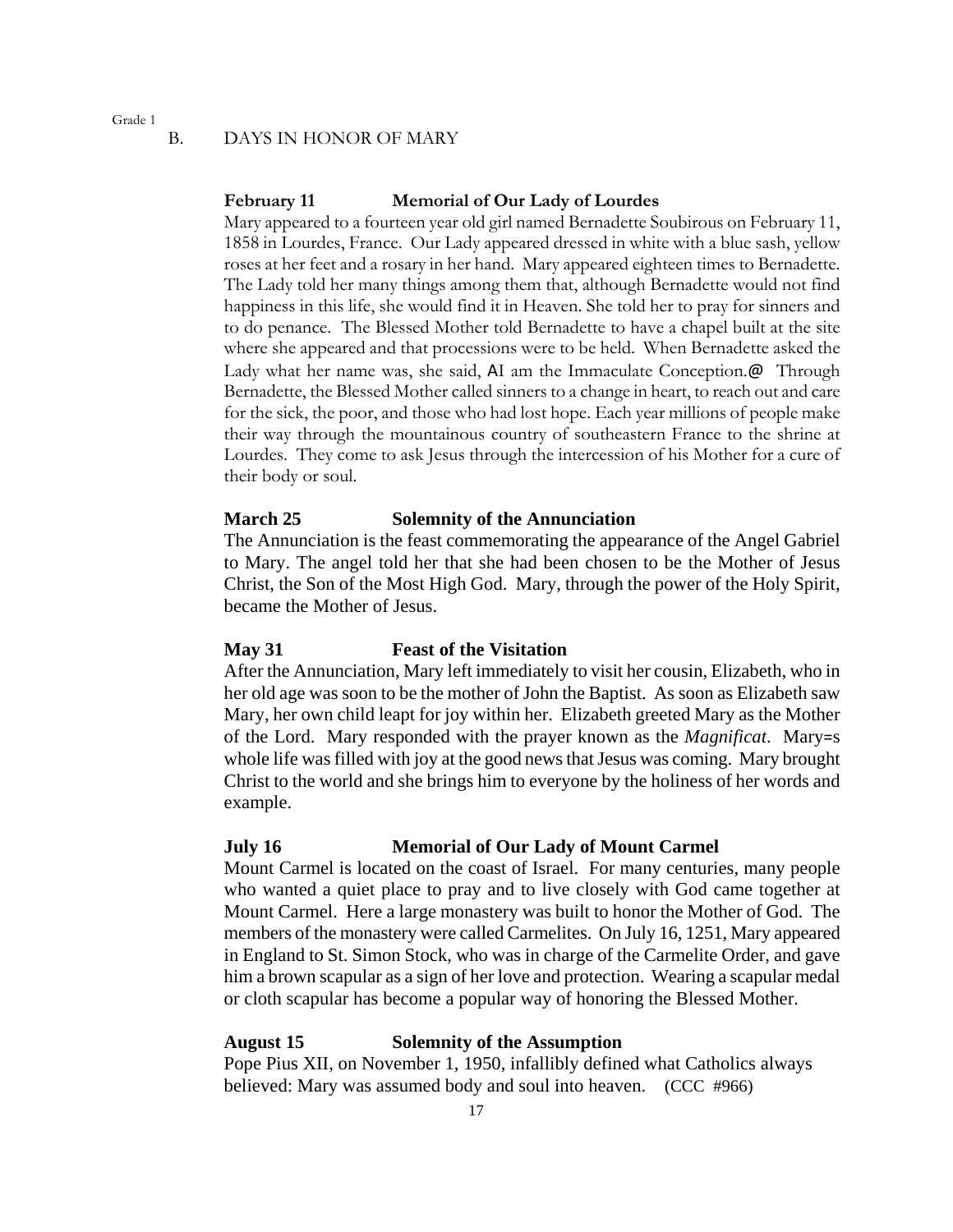- C. MAY DEVOTIONS
	- 1. In the Church, the entire month of May is dedicated to Mary. Traditional color is light blue
	- 2. Special activities
		- a. Make a shrine in the classroom and/or at home
			- 1) Statue or picture of Mary
			- 2) Rosary
			- 3) Flowers
		- b. Pray the Rosary
		- c. Encourage the family Rosary

## **IV. LITURGICAL YEAR**

- A. SEASONS
	- 1. Lent (1095)

- a. Time of preparation for Easter
- b. From Ash Wednesday to Mass of the Lord's Supper on Holy Thursday
- c. Liturgical color is purple: repentance, sorrow for sin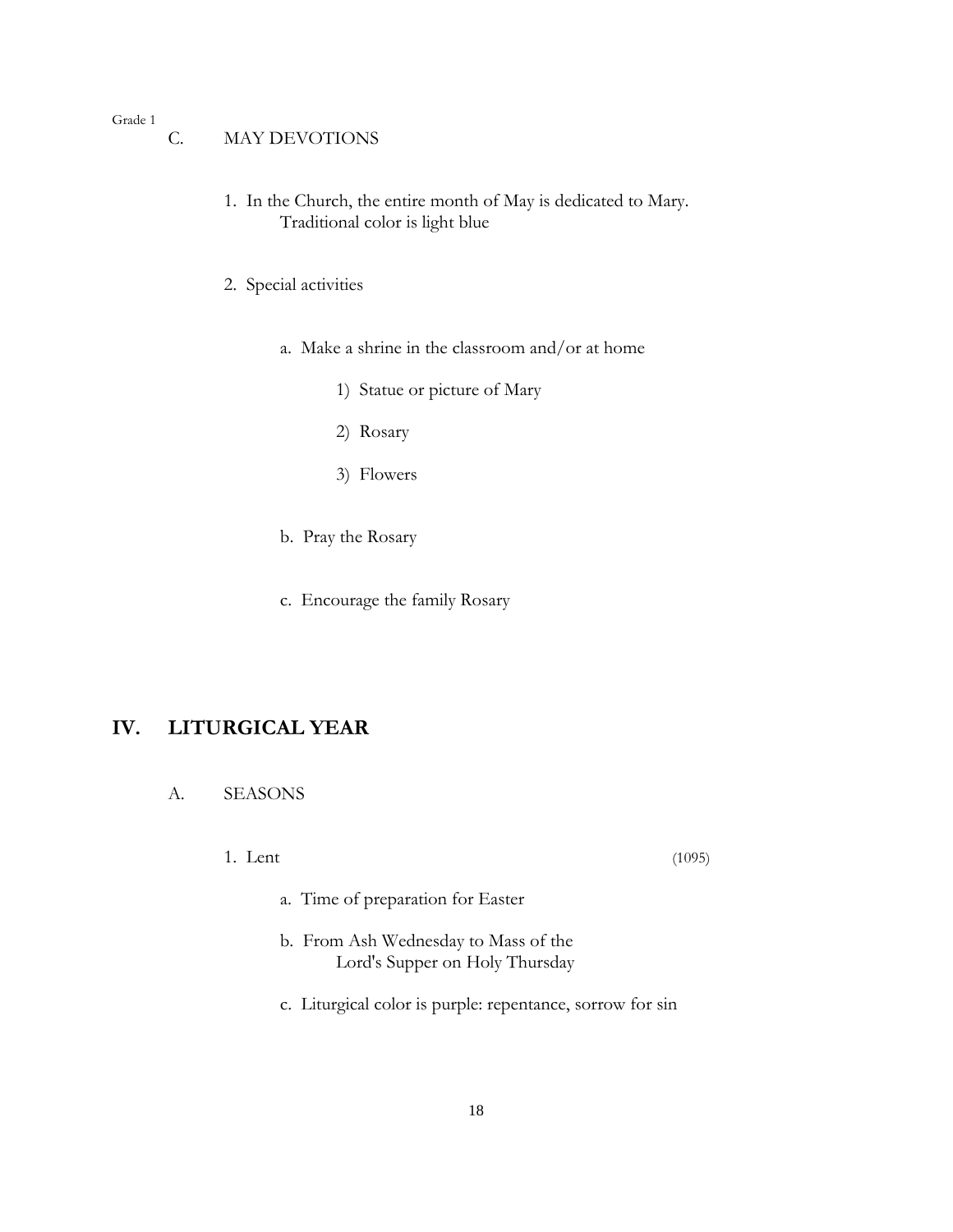- 2. Holy Week
	- a. Palm Sunday
	- b. Holy Thursday
	- c. Good Friday
	- d. Holy Saturday
- 

3. Easter Mt. 28:1-15, Mk. 16:1-8, Lk. 24:1-12, Jn. 20: 1-10

- a. Easter Sunday: liturgical color is white for joy, glory, innocence
- b. Ascension Thursday: liturgical color Mt. 28: 16-20,  $i$ s white Mk. 16: 19-20,
- c. Pentecost: liturgical color is red Acts 2:1-4 for the Holy Spirit

# Lk. 24: 50-53, Acts 1:6-12

#### B. SAINTS AND HOLY PEOPLE

#### **March 3: St. Katharine Drexel**

St. Katharine Drexel was raised right here in Philadelphia. She was born in 1858 to an extremely wealthy family. The Drexel home was opened to the poor three days a week. From a young age, Katharine was shown what it means to be compassionate and charitable towards the poor. During a trip to Italy in 1886, Pope Leo XIII encouraged her to become a missionary and devote herself to God. She did and donated her massive inheritance to charity. In 1891, she took her first vows and established the Sisters of the Blessed Sacrament. She worked to change racial attitudes towards African Americans and American Indians. Her nuns labored to provide education and care to these under-served communities. St. Katharine established many missions for American Indians throughout the United States. During her life, she was known for her love of the Eucharist, her work promoting equal education for all, and her desire to reach out to those on the margins of society. She died in 1955 and was canonized by Blessed Pope John Paul II in 2000.

**March 17: St. Patrick**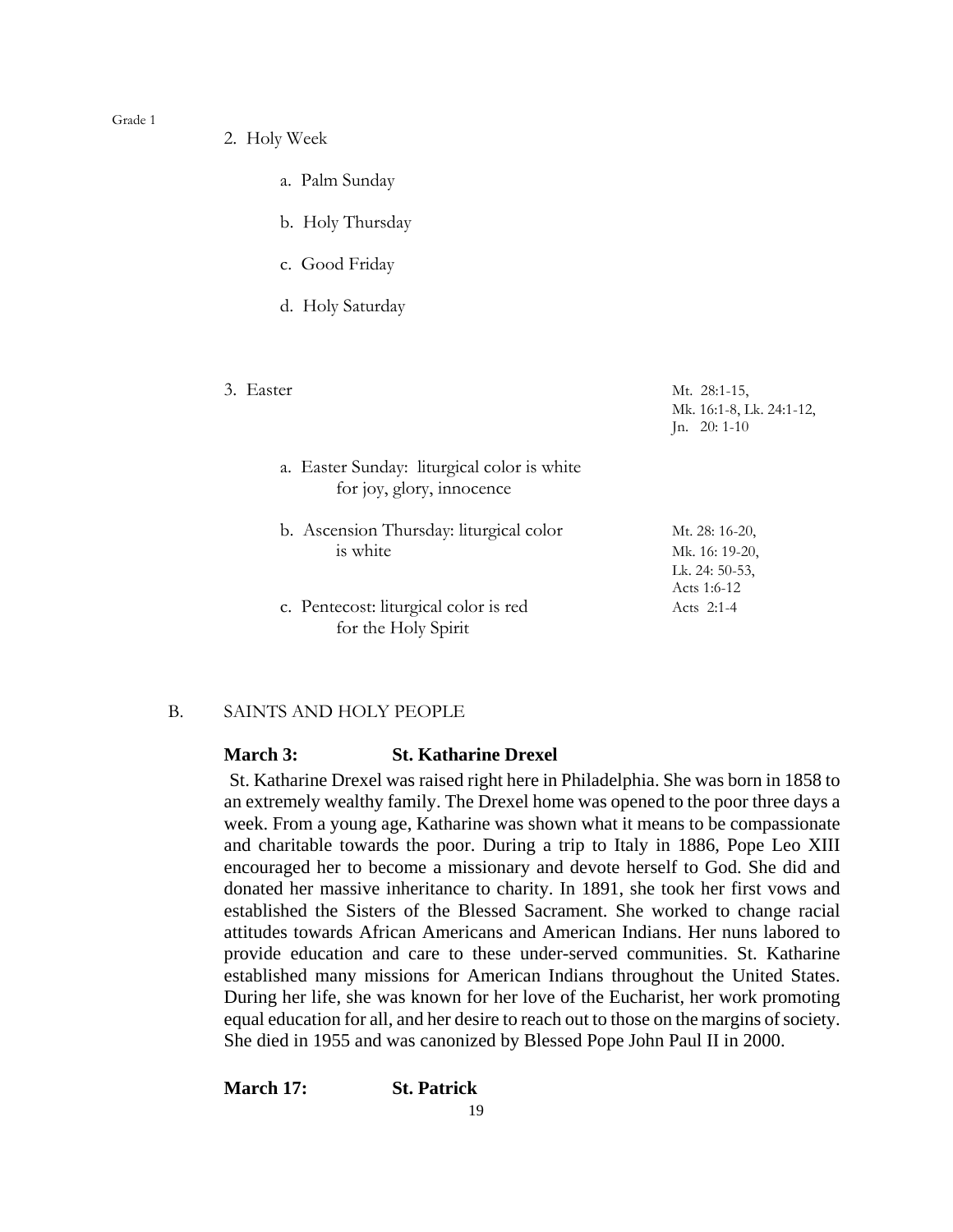St. Patrick is one of the most well-known saints in the Catholic Church. He lived in Roman Britain during the 5<sup>th</sup> century. When he was sixteen, he was kidnapped and sold as a slave in Ireland. He worked as a shepherd and spent much of his captivity in prayer. He escaped after six years and made his way home. Later, he had a vision in which he was called back to Ireland to convert the pagan people. He became a bishop and began his work in Ireland. St. Patrick became known for using local customs to better explain Christian truths. Legend tells us that he used a shamrock, a sacred plant to the pagan Irish, to help explain the doctrine of the Holy Trinity. He died in 460 after converting thousands.

#### **July 26: Ss. Anne & Joachim**

Tradition tells us that Anne and Joachim were the parents of Mary. Although never mentioned by name in any of the gospels, many legends tell the story of how Anne and Joachim were childless for many years. After prayer and penance, an angel appeared and promised them a child. In return, they promised to dedicate this child to God. Although we may never know any historical facts about Anne and Joachim, we know that Mary was raised to be pure, full of grace, and a dedicated mother and wife. Her parents must have given her a strong example of love and faith, and it is for this reason that we know they are worthy of honor of being called the patron saints of mothers and fathers.

## **V. PRAYER AND WORSHIP**

#### A. PRAYER

- 1. Traditional
	- a. See *First Semester*
	- b. The *Way of the Cross*
	- c. The *Rosary*
- 2. Personal
	- a. Spontaneous forms of prayer (See *First Semester*)
	- b. Encourage various prayer expressions (See Prayer Appendix)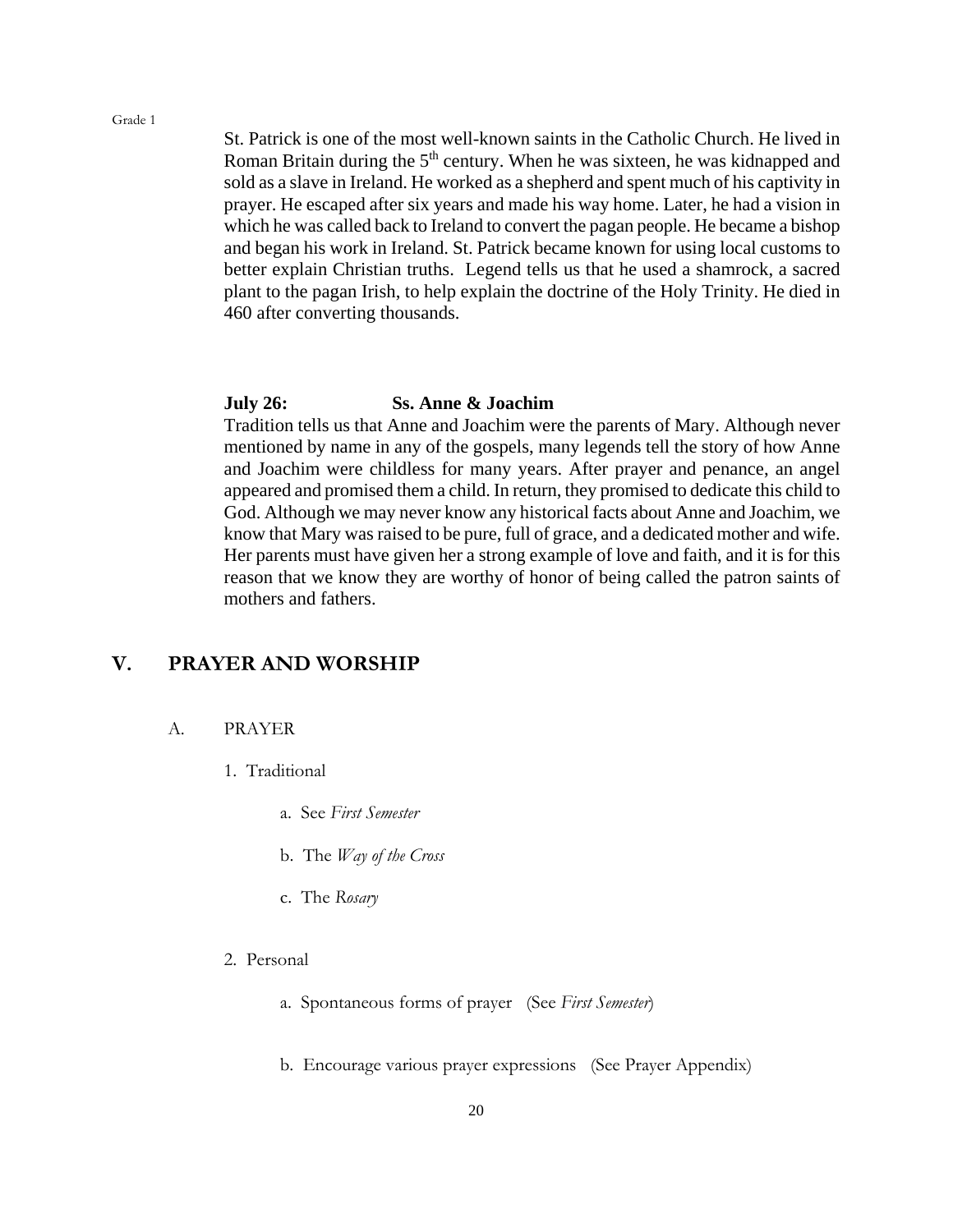- 1) The "Jesus Prayer"
- 2) Choral Speech (Praying in Common)
- 3) Song and Gesture
- 4) Meditation

#### B. WORSHIP

- 1. Entrance Song we gather as a community ready to celebrate
- 2. Responsorial Psalm the Church's response to God's WORD
- 3. Review *Liturgy of the Word* responses (see *First Semester*)
- 4. Become familiar with the phrases from the *Creed*
- 5. Memorial Acclamations
	- a. "We proclaim your Death, O Lord, and profess your Resurrection until you come again."
	- b. "When we eat this Bread and drink this Cup, we proclaim your Death, O Lord, until you come again."
	- c. "Save us, Savior of the world, for by your Cross and Resurrection you have set us free."

#### C. SACRAMENTALS

- 1. Blessed Ashes
- 2. Palms
- 3. Sign of the Cross
- 4. Cross / Crucifix
- 5. Paschal Candle
- 6. Blessed statues, pictures, icons